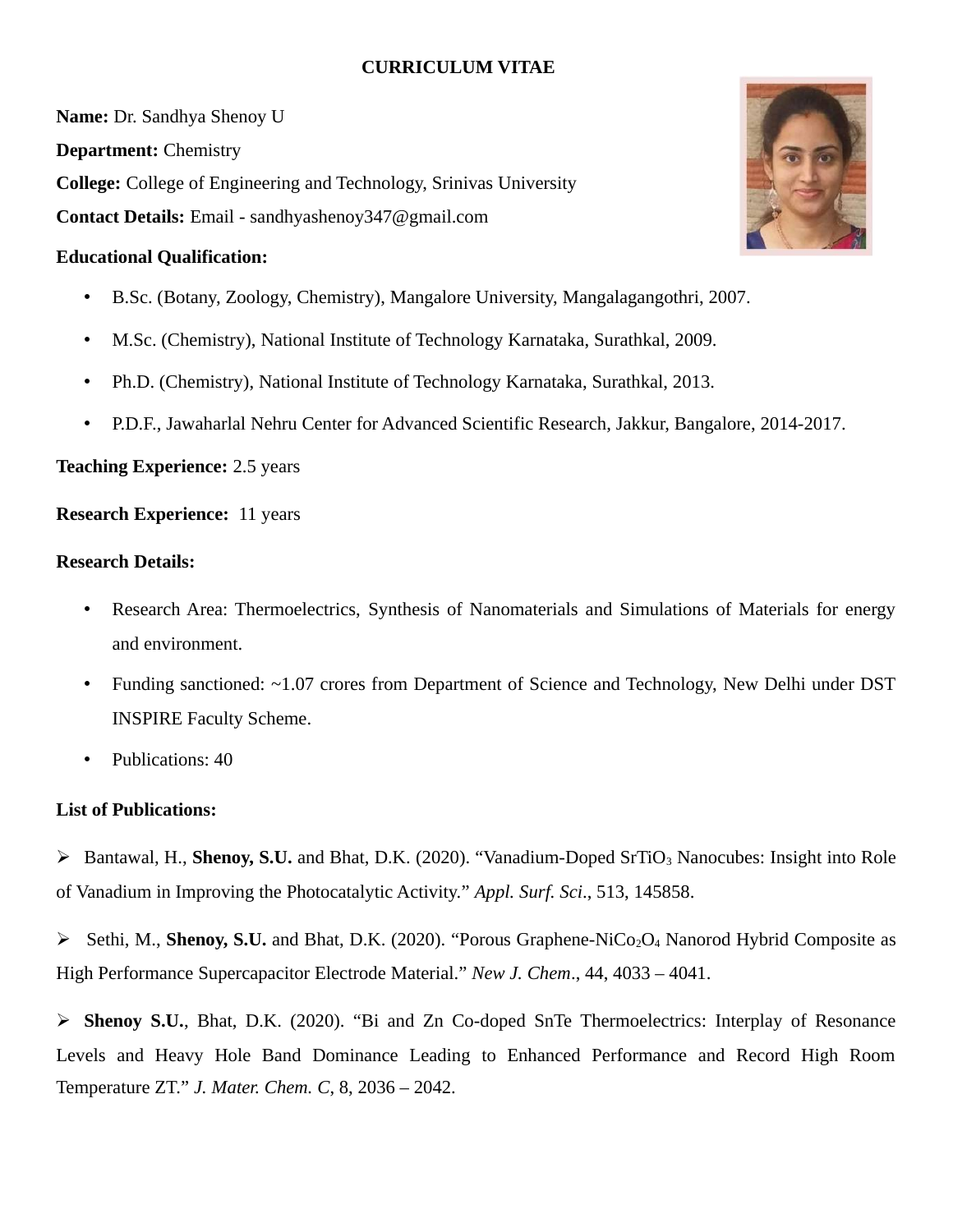Bhat, D.K. and **Shenoy S.U.** (2019). "Zn: A Versatile Resonant Dopant for SnTe Thermoelectrics." *Mat. Today Phys*., 11, 100158.

 Bantawal, H., Sethi, M., **Shenoy, S.U.** and Bhat, D.K. (2019). "Porous Graphene Wrapped SrTiO<sup>3</sup> Nanocomposite: Sr-C Bond as an Effective Coadjutant for High Performance Photocatalytic Degradation of Methylene Blue." *ACS Appl. Nano Mater*., 2, 6629 – 6636.

 Perumal, S., Samanta, M., Ghosh, T., **Shenoy, S.U**., Bohra, A.K., Bhattacharya, S., Singh, A., Waghmare, U.V. and Biswas, K. (2019) "Realization of High Thermoelectric Figure of Merit in GeTe by Complementary Co-doping of Bi and In." *Joule*, 3, 2565 – 2580.

 Sethi, M., Bantawal, H., **Shenoy, S.U.** and Bhat, D.K. (2019). "Eco-friendly Synthesis of Porous Graphene and its Utilization as High Performance Supercapacitor Electrode Material." *J. Alloys Compd.*, 799, 256 – 266.

 **Shenoy S.U.**, Bhat, D.K. (2019). "Electronic Structure Engineering of Tin Telluride through Co-doping of Bismuth and Indium for High Performance Thermoelectrics: A Synergistic Effect Leading to Record High Room Temperature ZT in Tin Telluride." *J. Mater. Chem. C*, 7, 4817 – 4821.

 **Shenoy, S.U**., Bantawal, H. and Bhat, D.K. (2018). "Band Engineering of SrTiO3: Effect of Synthetic Technique and Site Occupancy of Doped Rhodium." *J. Phys. Chem. C*, 122, 27567 – 27574.

 $\triangleright$  Bantawal, H., **Shenoy, S.U**. and Bhat, D.K. (2018). "Tuning Photocatalytic Activity of SrTiO<sub>3</sub> by Varying the Sr/Ti Ratio: Unusual Effect of Viscosity of Synthetic Medium." *J. Phys. Chem. C*, 122, 20027 – 20033.

 Sadiq, M.M.J., **Shenoy, S.U**. and Bhat, D.K. (2018). "Synthesis of BaWO4/NRGO-g-C3N4 Nanocomposites with Excellent Multifunctional Catalytic Performance via Microwave Approach." *Front. Mater. Sci*., 12, 247 – 263.

 Bhat, D.K. and **Shenoy S.U.** (2018). "Enhanced Thermoelectric Performance of Bulk Tin Telluride: Synergistic Effect of Calcium and Indium Co-doping." *Mat. Today Phys*., 4, 12 – 18.

 $\triangleright$  Sadiq, M.M.J., **Shenoy, S.U**. and Bhat, D.K. (2018). "Novel NRGO-CoWO<sub>4</sub>-Fe<sub>2</sub>O<sub>3</sub> Nanocomposite as an Efficient Catalyst for Dye Degradation and Reduction of 4-nitrophenol." *Mat. Chem. Phys*., 208, 112 – 122.

 **Shenoy, S.U**. and Shetty, N.A. (2018). "A Simple Single Step Approach towards Synthesis of Nanofluids Containing Cuboctahedral Cuprous Oxide Particles Using Glucose Reduction." *Front. Mater. Sci*., 12, 74 – 82.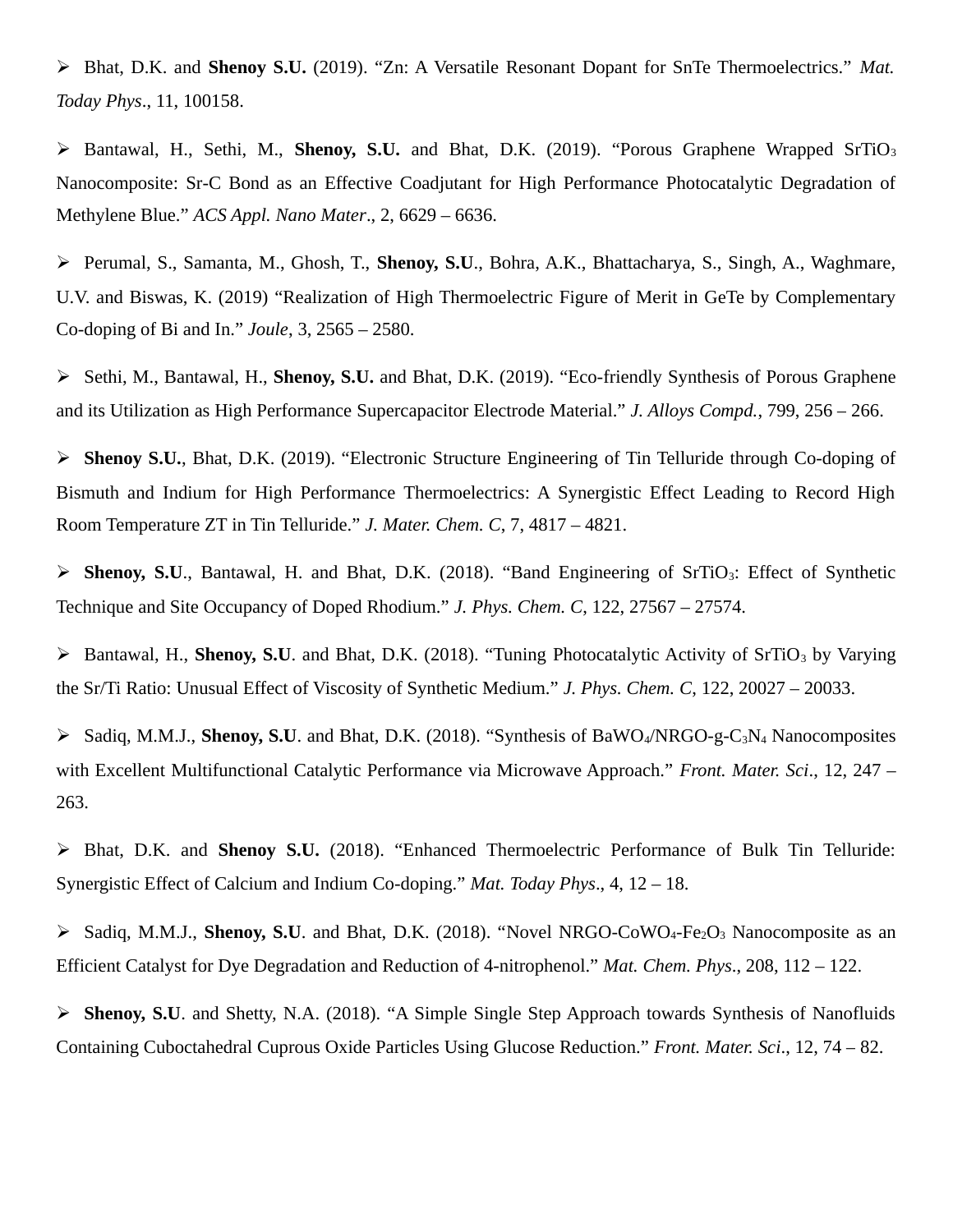Perumal, S., Bellare, P.**, Shenoy, S.U**., Waghmare, U.V. and Biswas, K. (2017). "Low Thermal Conductivity and High Thermoelectric Performance in Sb and Bi co-doped GeTe: Complementary Effect of Band Convergence and Nanostructuring." *Chem. Mater*., 29, 10426 – 10435.

**Shenoy S.U.**, Bhat, D.K. (2017). "Enhanced Bulk Thermoelectric Performance of  $Pb_{0.6}Sn_{0.4}Te$ : Effect of Magnesium Doping." *J. Phys. Chem. C*, 121, 20696 – 20703.

 Sadiq, M.M.J., **Shenoy, S.U**. and Bhat, D.K. (2017). "NiWO4-ZnO-NRGO Ternary Nanocomposite as an Efficient Photocatalyst for Degradation of Methylene Blue and Reduction of 4-nitro phenol." *J. Phys. Chem. Solids*, 109, 124 – 133.

 Sadiq, M.M.J., **Shenoy, S.U**. and Bhat, D.K. (2017). "Enhanced Photocatalytic Performance of N-doped RGO-FeWO4/Fe3O4 Ternary Nanocomposite in Environmental Applications." *Mat. Today. Chem*., 4, 133 – 141.

 Bhat, D.K. and **Shenoy S.U.** (2017). "High Thermoelectric Performance of Co-Doped Tin Telluride Due to Synergistic Effect of Magnesium and Indium." *J. Phys. Chem. C*, 121, 7123 – 7130.

 Sadiq, M.M.J., **Shenoy, S.U**. and Bhat, D.K. (2017). "High Performance Bifunctional Catalytic Activity of Novel Zinc Tungstate - Reduced Graphene Oxide Nanocomposite." *Adv. Sci. Eng. Med.*, 9, 115 – 121.

 Roychowdhury, S., **Shenoy, S.U**., Waghmare, U.V. and Biswas, K. (2017). "An Enhanced Seebeck Coefficient and High Thermoelectric Performance in p-type In and Mg co-doped  $Sn_{1-x}Pb_xTe$  via the Co-adjuvant Effect of The Resonance Level and Heavy Hole Valence Band." *J. Mater. Chem. C*, 5, 5737 – 5748.

 **Shenoy, S.U**. and Shetty, N.A. (2017). "Direct Synthesis of Nanofluids Containing Novel Hexagonal Disc Shaped Copper Nanoparticles." *J. Nanofluids*, 6, 11 – 17.

 **Shenoy, S.U**., Waghmare, U.V., Lingampalli, S.R., Roy, A. and Rao, C.N.R. (2017). "Effects of Aliovalent Anion Substitution on The Electronic Structures and Properties of ZnO and CdS." *Isr. J. Chem*., 57, 477 – 489.

 Banik, A., **Shenoy, S.U**., Saha, S., Waghmare, U.V. and Biswas, K. (2016). "High Power Factor and Enhanced Thermoelectric Performance of SnTe-AgInTe2: Synergistic Effect of Resonance Level and Valence Band Convergence." *J. Am. Chem. Soc*., 138, 13068 – 13075.

 Roy, A., **Shenoy, S.U**., Manjunath, K, Vishnoi, P., Waghmare, U.V. and Rao, C.N.R. (2016). "Structure and Properties of Cd4P2Cl3, an Analogue of CdS." *J. Phys. Chem. C*, 120, 15063 – 15069.

▶ Sadiq, M.M.J., **Shenoy, S.U**. and Bhat, D.K. (2016). "Novel RGO/ZnWO<sub>4</sub>/Fe<sub>3</sub>O<sub>4</sub> Nanocomposite as High Performance Visible Light Photocatalyst." *RSC Adv*., 6, 61821 – 61829.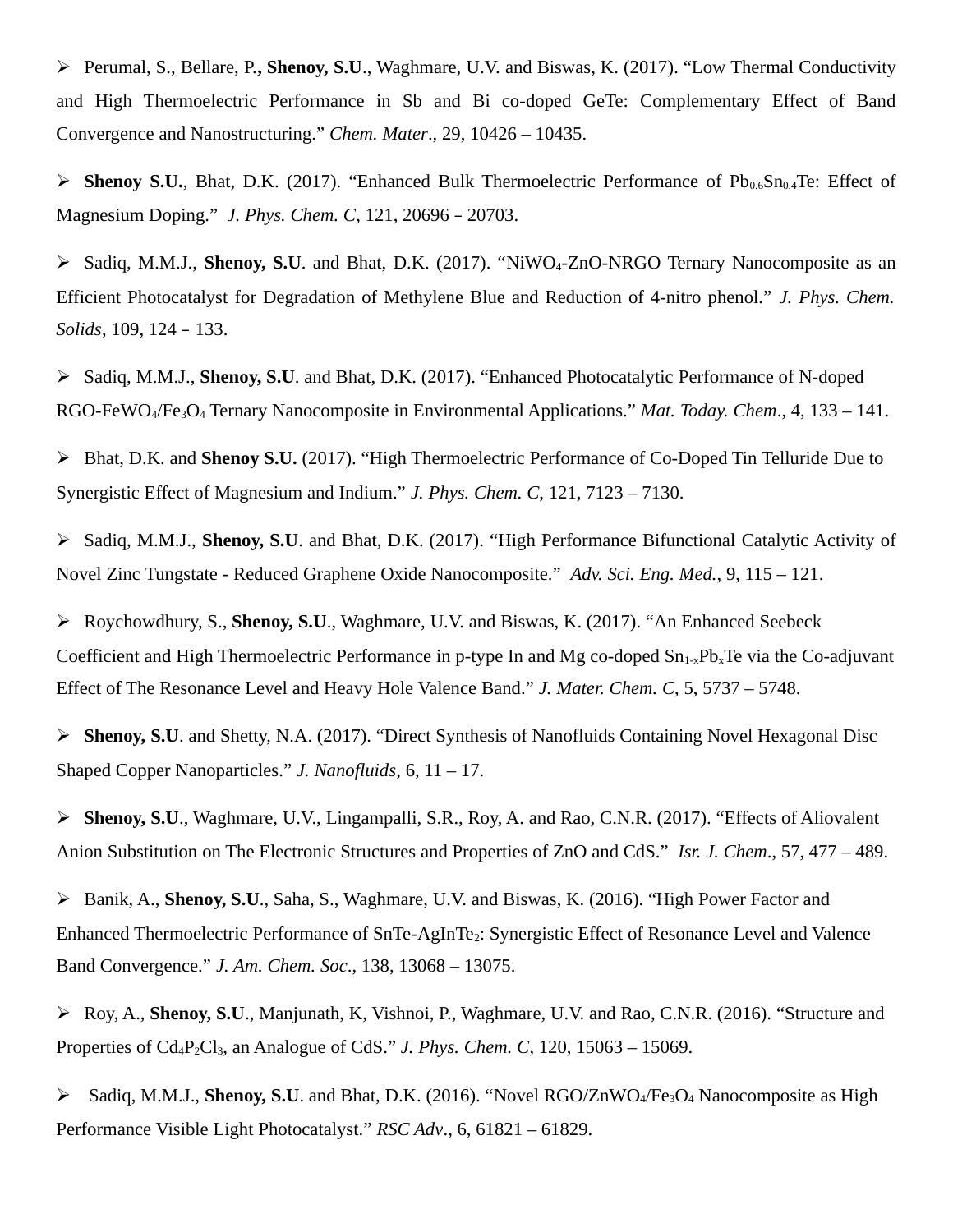Lingampalli, S.R., Manjunath, K, **Shenoy, S.U**., Waghmare, U.V. and Rao, C.N.R. (2016). "Zn2NF and Related Analogues of ZnO." *J. Am. Chem. Soc*., 138, 8228 – 8234.

 Roychowdhury, S., **Shenoy, S.U**., Waghmare, U.V. and Biswas, K. (2016). "Effect of Potassium Doping on Electronic Structure and Thermoelectric Properties of Topological Crystalline Insulator." *Appl. Phys. Lett*., 108, 193901-1 – 193901-5.

 **Shenoy, S.U**., Gupta, U., Narang, D.S., Late, D.J., Waghmare, U.V. and Rao, C.N.R. (2016). "Electronic Structure and Properties of Layered Gallium Telluride." *Chem. Phys. Lett*., 651, 148 –154.

 Roychowdhury, S., **Shenoy, S.U**., Waghmare, U.V. and Biswas, K. (2015). "Tailoring of Electronic Structure and Thermoelectric Properties of a Topological Crystalline Insulator by Chemical Doping." *Angew. Chem. Int. Ed*., 54, 15241 – 15245.

 Subramanya, B., Bhat, D.K., **Shenoy**, **S.U**., Ullal, Y. and Hegde, A.C. (2015). "Novel Fe-Ni-Graphene Composite Electrode for Hydrogen Production." *Int. J. Hydrogen Energy*, 40, 10453 – 10462.

 Subramanya, B., Ullal, Y., **Shenoy**, **S.U**., Bhat, D.K. and Hegde, A.C. (2015). "Novel Co-Ni-Graphene Composite Electrodes for Hydrogen Production." *RSC Adv*., 5, 47398 – 47407.

 Banik, A., **Shenoy, S.U**., Anand, S., Waghmare, U.V. and Biswas, K. (2015). "Mg Alloying in SnTe Facilitates Valence Band Convergence and Optimizes Thermoelectric Properties." *Chem. Mater*., 27, 581 – 587.

 **Shenoy, S.U**. and Shetty, N.A. (2015). "A Simple Approach Towards Synthesis of Nanofluids Containing Octahedral Copper Nanoparticles." *J. Nanofluids*, 4, 428 – 434.

 **Shenoy, S.U**. and Shetty, N.A. (2014). "Simple glucose reduction route for one step synthesis of copper nanofluids." *Appl. Nanosci*., 4, 47 – 54.

 **Shenoy, S.U**. and Shetty, N.A. (2013). "A Facile One Step Solution Route to Synthesize Cuprous Oxide Nanofluid." *Nanomater. Nanotechol*., 3, 5:2013.

 **Shenoy, S.U**. and Shetty, N.A. (2013). "Copper Nanofluids: A Facile Synthetic Approach."*J. Nanoeng. Nanomanuf*., 3, 64 – 69.

 **Shenoy, S.U**. and Shetty, N.A. (2013). "A Facile Ascorbic Acid Reduction Method for Solution Phase Single Step Synthesis of Copper Nanofluids." *Nano Trends: J. Nanotechnol. App*., 14, 09734181.